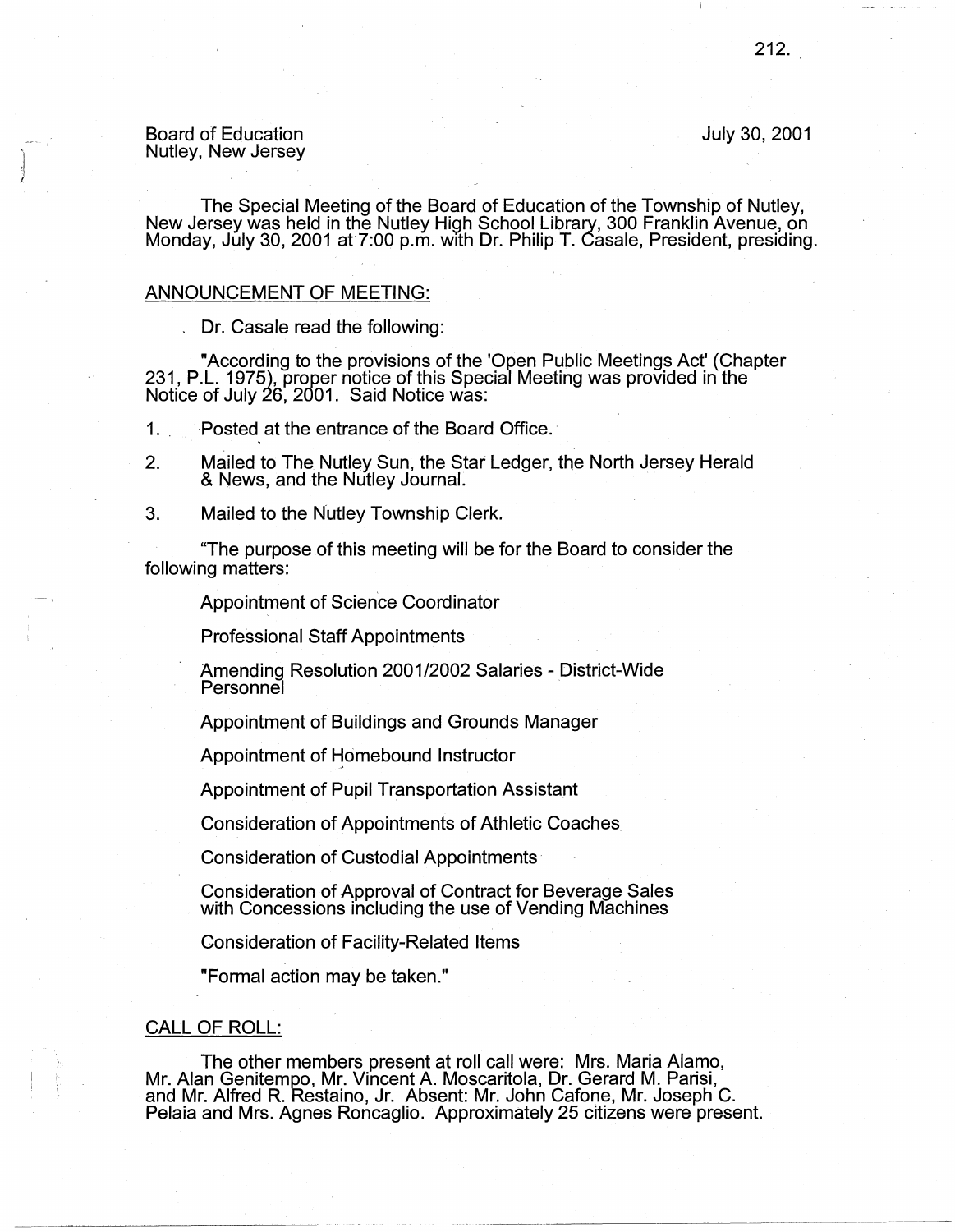## RESOLUTION TO CLOSE MEETING TO THE PUBLIC:

Dr. Casale asked Mr. Sincaglia to read the following resolution:

WHEREAS, the Board of Education will be discussing matters exempt from public discussion pursuant to N.J.S.A. 10:4-12,

**NOW,** THEREFORE, BE IT RESOLVED, That the Board of Education recess to closed executive session at this time in the conference room to discuss personnel matters and negotiations, and

BE IT FURTHER RESOLVED, That the results of the discussions will be made public by inclusion on the agenda of a subsequent meeting of the Board of Education or when the . reasons for discussing such matters in closed session no longer exist.

The resolution was moved by Mr. Restaino, seconded by Mr. Moscaritola and unanimously approved by the Board.

### RECESS MEETING

The meeting recessed at 7:03 p.m.

## RESUME MEETING

The meeting resumed at 7:40 p.m.

## COMMITTEE REPORT

Mr. Moscaritola indicated that the only beverage company that responded to our bid proposal was Coca-Cola. He discussed the proposal in detail hilighting the fact that the district will not sell any carbonated beverage during school hours. He also said that the projected revenue would come from the sales made from activities that are taking place after school and weekends. He noted that we would receive \$75,000 from Coca-Cola, \$8,000 towards a scoreboard and 15% of vending machine sales among many other educational programs and software.

Mr. Restaino asked Mr. Sincaglia what the length of the term is on this agreement with Coca-Cola.

Mr. Sincaglia responded that is was five years.

## . HEARING OF CITIZENS (Agenda Items Only)

Chrys Carlo; 57 Spruce Street, asked who was picking out the scoreboard and what kind they were planning to get.

Mr. Moscaritola responded that it was a universal scoreboard that is going to encompass baseball, lacrosse, football, and soccer. Dr. Casale stated that the scoreboard will be picked out by the Board.

Dr. Steven Greco, 248 Vreeland Avenue, asked if this was a complete list of coaches to be hired and if not when the list would be ready.

June 30, 2001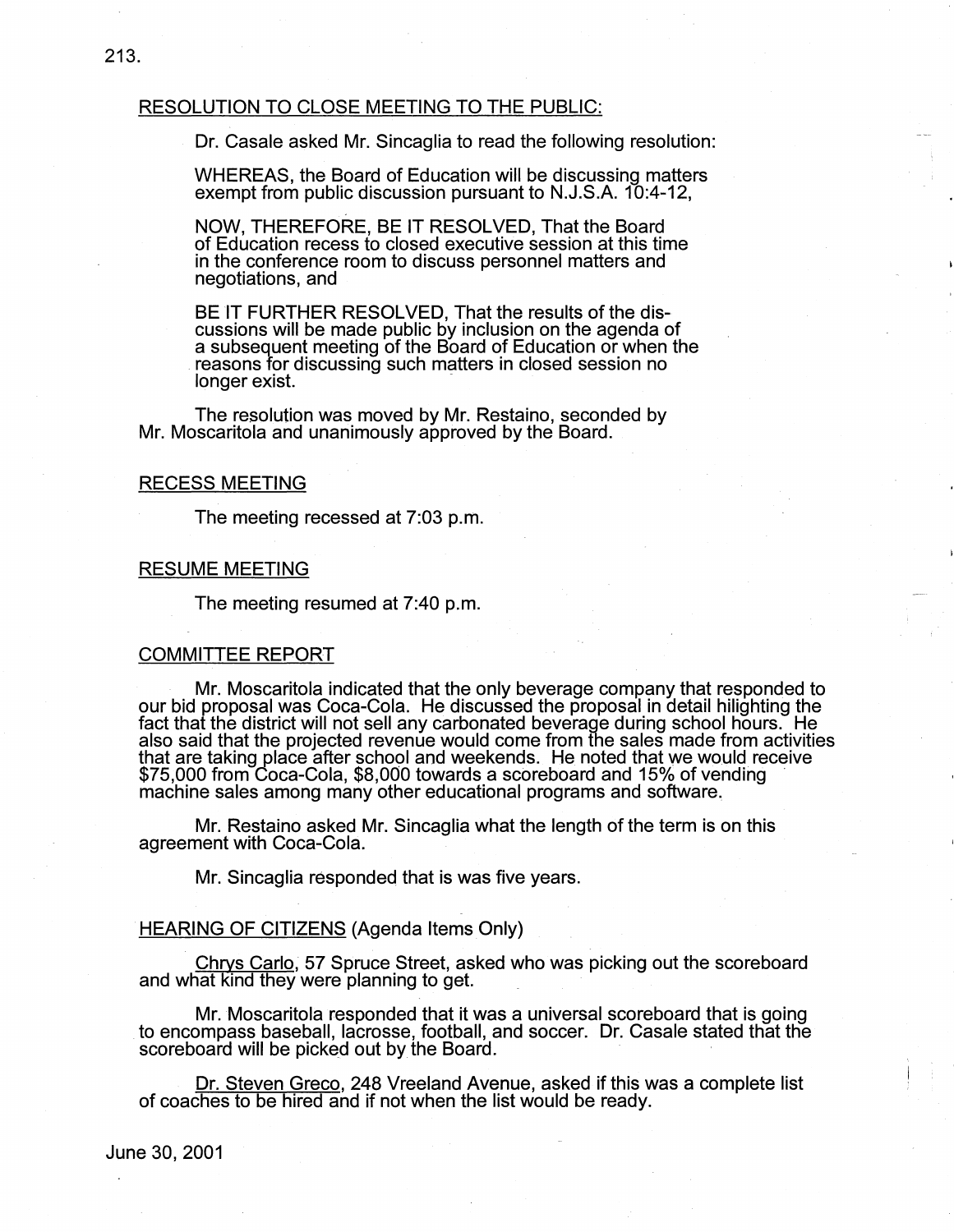Dr. Casale responded that the Athletic Committee met and decided that coaches would be hired differently than in the past. He stated that rather than hire the coaches district-wide in the summer, the list will be reviewed on a seasonal basis. Dr. Casale stated that this will give the Board more time to review the season, evaluations and any other information that might be brought to their attention so that the matters can be considered individualfy.

Dr. Steven Greco, asked if the Board had a problem with the players evaluating the coaches and is it up to the Board to implement that.

Dr. Casale said he did not think that it would be a Board policy, but felt that Dr. Greco should make a recommendation that the administration get involved.

Mr. Moscaritola responded that the suggestion should be brought up to the Athletic Committee and they should make a recommendation to - administration.

Dr. Greco asked if a background check was done on the coaches, i.e., criminal check.

Dr. Serafino said that a background check is done on all new hires.

Dr. Greco asked what happens if they already have a job in the district and something occurred within the time they were investigated.

Mr. Moscaritola commented that Dr. Greco brought up a good point and it is something to investigate.

Dr. Greco asked if the Board would rehire a coach that used profanity.

Dr. Casale said he could not speak for the entire Board but he personally has a problem with hiring a coach who habitually uses profanity. He said that if this is the case he is sure it would reflect in their evaluation and the decision to rehire that particular coach.

Mr. Genitempo stated that there is swearing at the athletes and general swearing, not that general swearing is better. He feels that anything directed at the students and athletes has to be stopped and not tolerated. He noted that we are in a society where swearing is sometimes part of the vernacular but when it is directed at students and athletes it could impair their abilities and that cannot be tolerated.

Dr. Greco asked if the Board thinks that our coaches should do everything they possible can to help our athletes get into college.

Mr. Moscaritola said he cannot speak for the whole Board or for the Athletic Committee but this question has been asked before and it is being investigated.

Dr. Greco feels Nutley is lacking in helping our student athletes get into college and he thanked the Board in looking into these issues.

Dr. Casale said that he feels anything that goes on i.e., sports, art programs, etc. it is an extension of the classroom so he would expect the coach to behave to the same level that our classroom staff behave and that goes for needs beyond the classroom. He does not think there is a double standard between teachers and coaches in theory. He said the Board is going to examine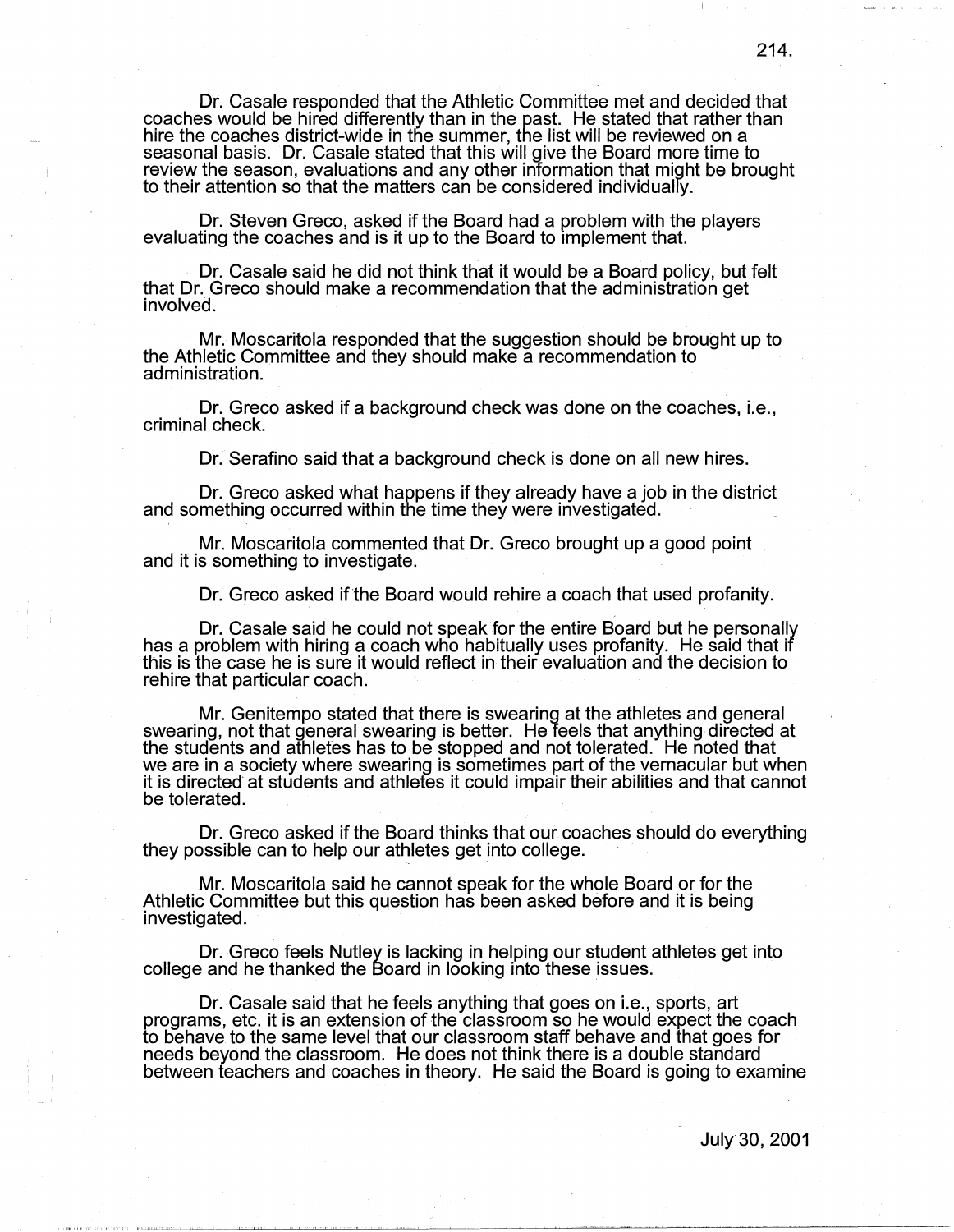the evaluation procedures that have been used to this point and part of it might include that we hold the coaches to the same standards as we do to the teachers.

Alan Cappeda, 52 Evergreen Avenue, he reiterated the point that sports and the arts are an extension of the classroom and asked if our coaches are giving the athletes a report card.

Dr. Serafino responded that there are many different ways of assessing the student's performance. She said one is the written report card assessment and the other the performance assessment. She feels the feedback received from the coach on their performance on the field is basically the evaluation and performance assessment.

Mr. Cappeda asked if every child in this district, not necessarily the star athletes or best flute player, gets one-on-one verbal or written feedback from the teachers or coaches.

Dr. Serafino responded that she believes that they do. She explained that the principals evaluate the staff in each of their buildings and they do so through observation which enables them to see the relationship and contact the teacher has with his/her students throughout the day not just in a formal observation. ·

Mr. Cappeda asked it the students were polled at random.

Dr. Serafino responded that we do not have student evaluations in this<br>district.

Mr. Moscaritola stated that the Board does not evaluate teachers or staff throughout the district. He noted the Board relies on administration for evaluations.

## COMPETITIVE CONTRACTS FOR BEVERAGE SALES WITH CONCESSIONS INCLUDING THE USE OF VENDING MACHINES:

Mr. Genitempo presented and moved the adoption of the following resolution, seconded by Mr. Moscaritola. On a roll call vote the resolution was unanimously adopted:

WHEREAS, on June 4, 2001, the Board of Education authorized the Secretary/Business Administrator to solicit proposals for competitive contracts for the sale of beverages with concessions including the use of vending machines at various Nutley school facilities, and

WHEREAS, requests for proposals were advertised on June 7, 2001, and

WHEREAS, proposals were publicly opened and read aloud in the office of the Secretary/Business Administrator on July 2, 2001 at 11 :00 a.m., and

WHEREAS, the following proposal was received:

Coca-Cola Bottling Company of New York, Carlstadt, NJ

Annual Concession - \$15,000

July 30, 2001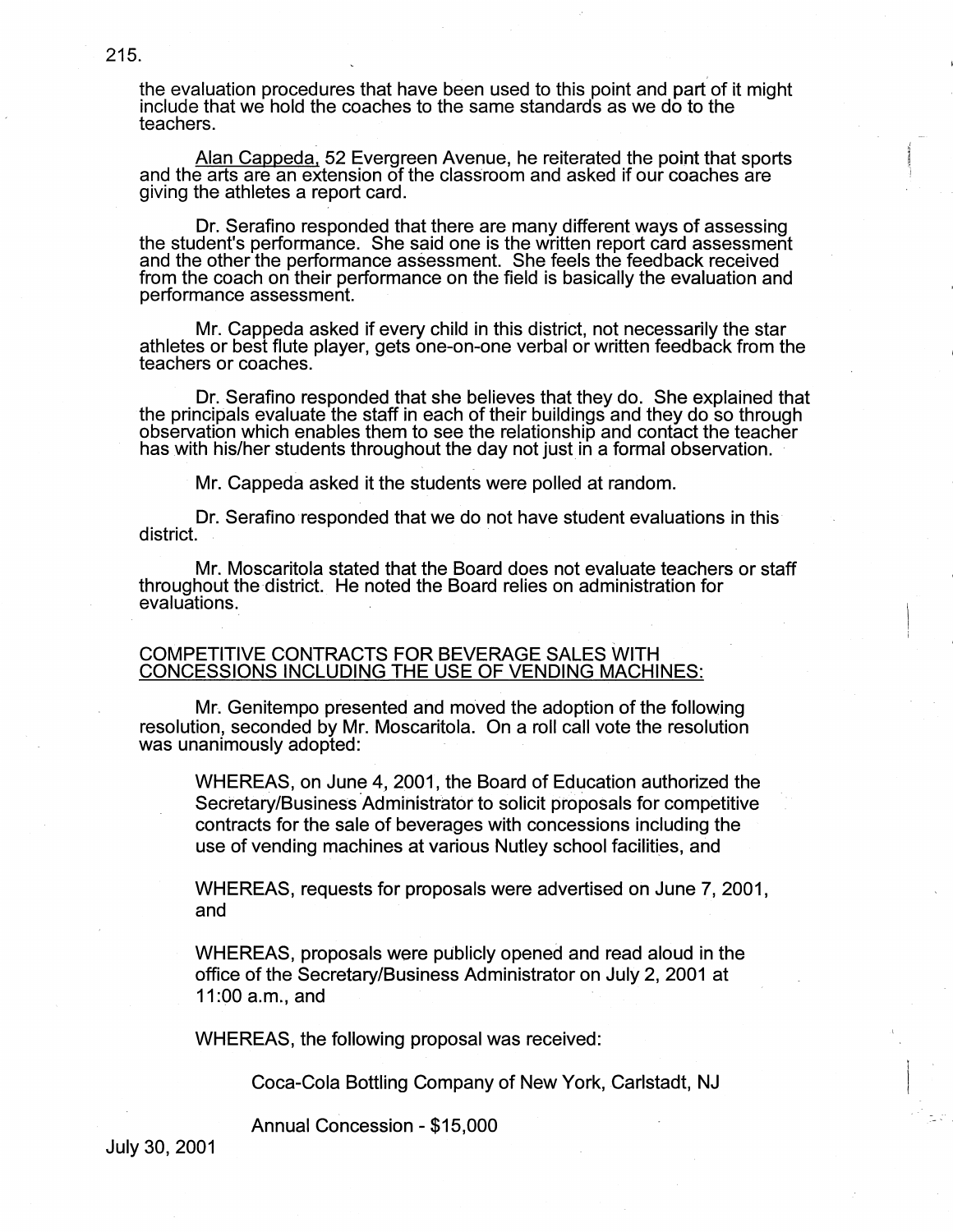lnitiaJ Scoreboard Concession - \$8,000

Percentage of vending machine sales - 15%,

and

WHEREAS, the proposal of Coca-Cola Bottling Company appears to meet all specifications, and

WHEREAS, The Board has determined that acceptance of this proposal would be in the best interests of the school district,

NOW THEREFORE BE IT RESOLVED, That the Board authorizes the Secretary/Business Administrator and Board Attorney to develop a contract with the Coca-Cola Bottling Company of New York, pursuant to their submission of the above proposal and further authorizes the President and Secretary/Business Administrator to execute said contract.

Mr. Moscaritola said he was happy to second that motion since he feels it could benefit the district. He also thanked Dr. Casale, Mr. Pelaia and Mr. Restaino for helping with this proposal.

Mr. Genitempo congratulated Mr. Moscaritola for all his hard work on this proposal and said he knows how much time and effort was put into this excellent proposal.

Mr. Moscaritola, Dr~ Casale and Mr. Restaino suggested that a Special Meeting take place in order to take action on certain items before the regularly scheduled meeting of August 27.

## Mr. Mocaritola left at 8:14 p.m.

## APPOINTMENT - Science Coordinator: Liv Pomasan

Mr. Restaino presented and moved the adoption of the following resolution, seconded by Mr. Genitempo. On a roll call vote the resolution was unanimously adopted:

BE IT RESOLVED, That the Board of Education appoints Liv Pomasan as Science Coordinator for the 2001/2002 school year, effective September 1, 2001 at the annual salary of \$73,291, M.A. - 1, in<br>accordance with the 2001/2002 Principals and Supervisors Salary Guide. **Contract Contract Contract Contract Contract Contract Contract Contract Contract Contract Contract Contract Contract Contract Contract Contract Contract Contract Contract Contract Contract Contract Contract Contrac** 

## APPOINTMENT - Professional Staff: Jenifer Hecht

Mrs. Alamo presented and moved the adoption of the following resolution, seconded by Mr. Restaino. On a roll call vote the resolution was unanimously adopted: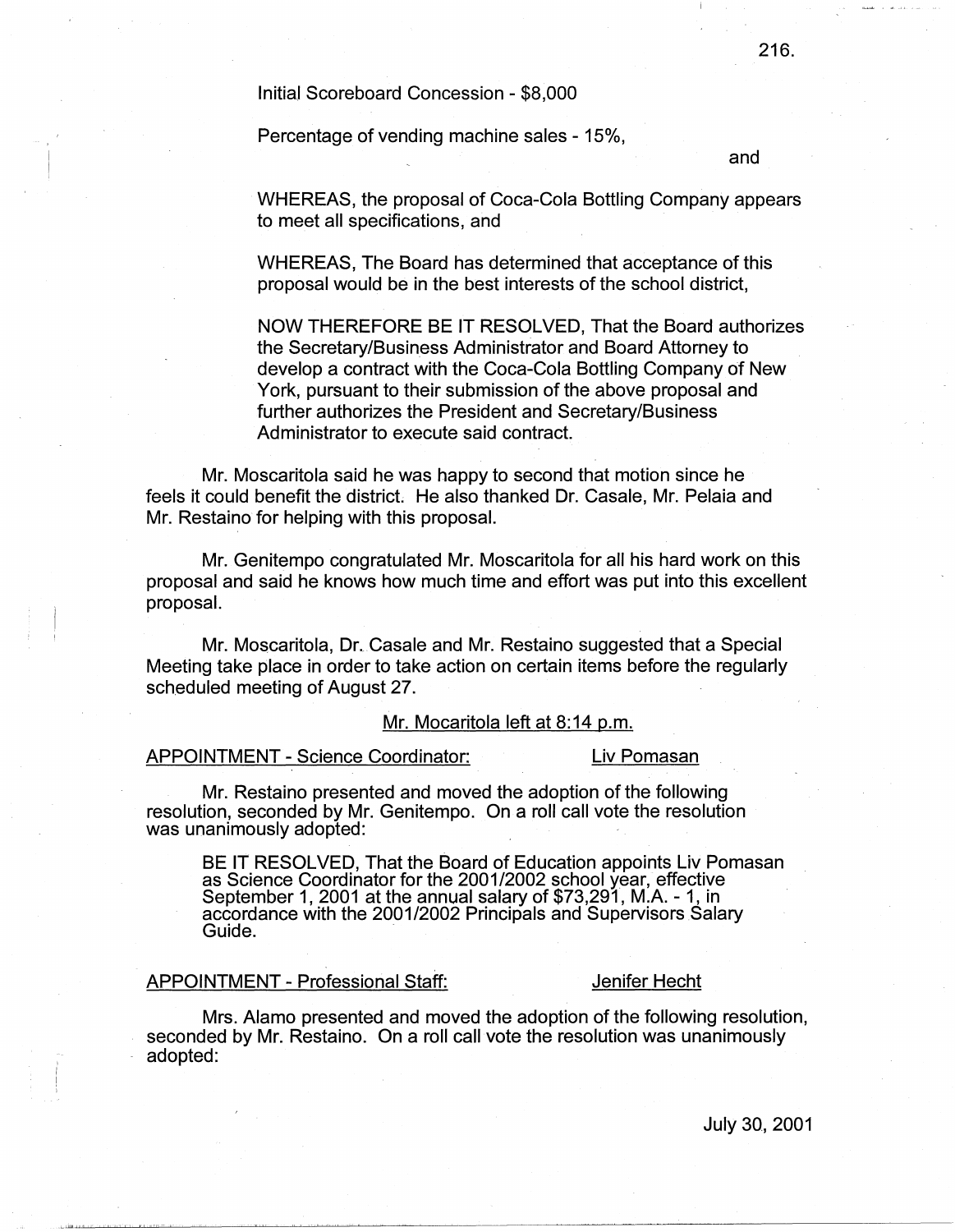BE IT RESOLVED, That the Board of Education appoints Jenifer Hecht as English teacher for the 2001/2002 school year, effective September 1, 2001 at the annual salary of \$37,015, B.A. - 6 in accordance with the 2001/2002 Teachers' Salary Guide. ,

## APPOINTMENT - Professional Staff: Sheryl Ives

Mr. Genitempo presented and moved the adoption of the following resolution, seconded by Mr. Restaino. On a roll call vote the resolution was unanimously adopted:

BE IT RESOLVED, That the Board of Education appoints Sheryl Ives as a Library/Media Specialist for the 2001/2002 school year, effective September 1, 2001 at the annual salary of \$66,916, M.A.+30 - 17, in accordance with the 2001/2002 Teachers' Salary Guide.

### APPOINTMENT - Professional Staff: Mandi M. Latronica

Dr. Parisi presented and moved the adoption of the following resolution, seconded by Mr. Restaino. On a roll call vote the resolution was unanimously adopted:

BE IT RESOLVED, That the Board of Education appoints Mandi M. Latronica as Instrumental Music teacher for the 2001/2002 school year, effective September 1, 2001 at the annual salary of \$37,015, B.A. - 6 in accordance with the 2001/2002 Teachers' Salary Guide.

### APPOINTMENT - Professional Staff: Debra Marchese

Mr. Restaino presented and moved the adoption of the following resolution, seconded by Mr. Genitempo. On a roll call vote the resolution was unanimously adopted:

BE IT RESOLVED, That the Board of Education appoints Debra Marchese as Specific Learning Disabilities teacher for the 2001/2002 school year, effective September 1, 2001 at the annual salary of \$37,015, B.A. - 6 in accordance with the 2001/2002 Teachers' Salary Guide.

### AMENDING RESOLUTION - APPROVAL OF 2001/2002 SALARIES - DISTRICT-WIDE PERSONNEL:

Mr. Restaino presented and moved the adoption of the following resolution, seconded by Mr. Genitempo. On a roll call vote the resolution was unanimously adopted:

BE IT RESOLVED, That the resolution - Approval of 2001/2002 Salaries - District-Wide Personnel adopted at the June 25, 2001 meeting, be amended as follows: .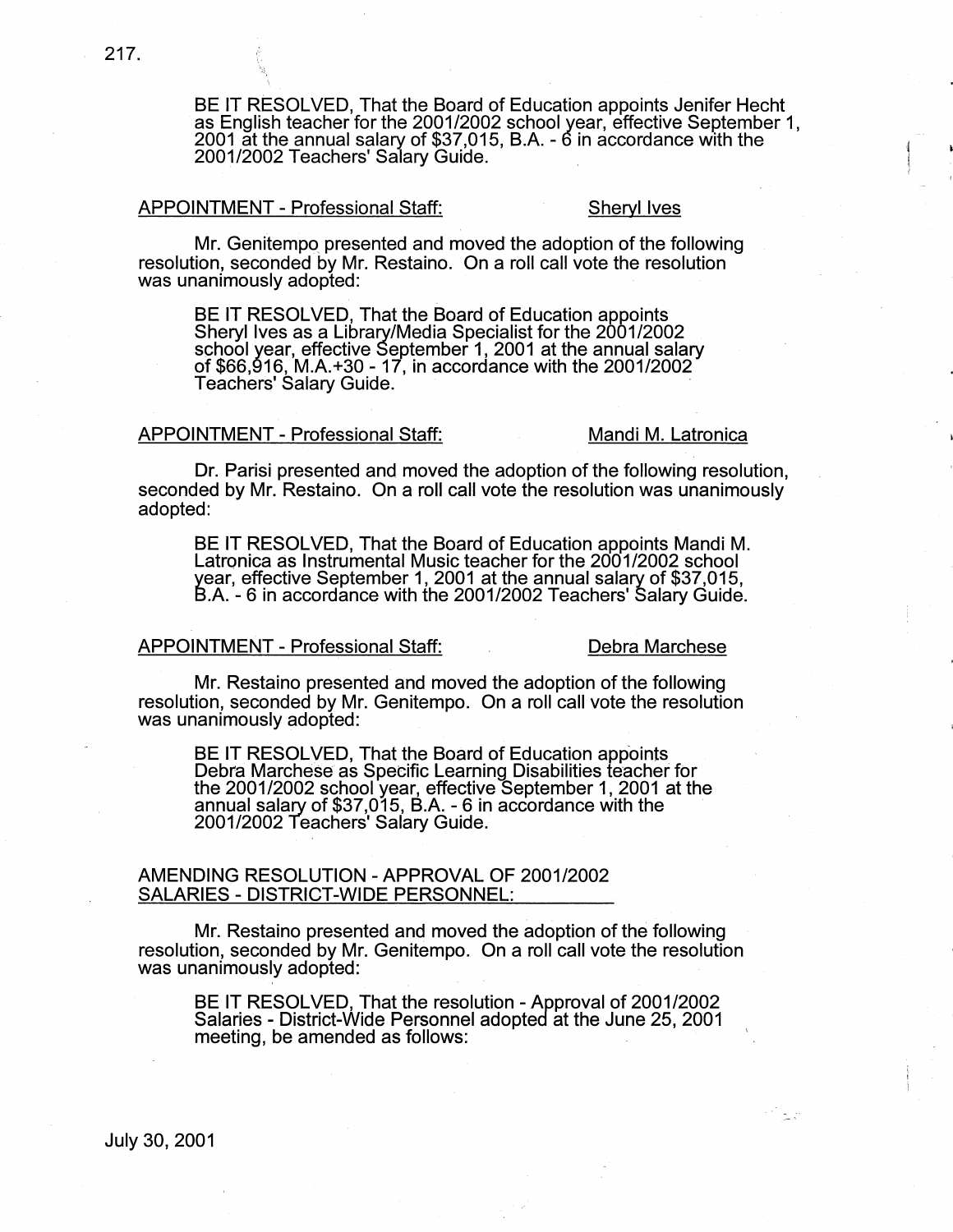Athletic Director

2001/2002 Salary

## Frannicola, Angelo

### \$81,537

### APOINTMENT - Manager of Buildings & Grounds:

### Philip Nicolette

Mr. Restaino presented and moved the adoption of the following resolution, seconded by Mr. Genitempo. On a roll call vote the resolution was unanimously adopted:

BE IT RESOLVED, That the Board of Education appoints Philip Nicolette as Mana9er of Buildings & Grounds for the 2001/2002 school year, effective July 1, 2001, at the annual salary of<br>\$66,500 + \$1,200 longevity, and

BE IT FURTHER RESOLVED, That the Board approves the employment agreement for the 2001/2002 school year.

### APPOINTMENT - Homebound Instructor: Dr. Carl Demmie

Mr. Restaino presented and moved the adoption of the following resolution, seconded by Mr. Genitempo. On a roll call vote the resolution was unanimously adopted:

BE IT RESOLVED, That the Board of Education appoints Dr. Carl Demmie as a Homebound Instructor for the 2001 summer program for a disabled student, at the hourly rate of \$23.00, in accordance with the hourly rate established be the Board of Education.

APPOINTMENT - Pupil Transportation

### James Ryan

Mrs. Alamo presented and moved the adoption of the following resolution, seconded by Mr. Genitempo. On a roll call vote the resolution was unanimously adopted:

BE IT RESOLVED, That the Board of Education appoints James Ryan as Pupil Transportation Assistant for the 2001/2002 school year at the annual stipend of \$750.

### APPOINTMENTS -Athletic Coaches - 2001/2002 School Year:

Dr. Parisi presented and moved the adoption of the following resolution, seconded by Mr. Restaino. On a roll call vote the resolution was unanimously adopted:

BE IT RESOLVED, That the Board of Education approves the athletic appointments listed on the attached Schedule A for the 2001/2002 school year on the salary guide at the classification and step as indicated in accordance with the 2001/2002 coaches salary guide. .